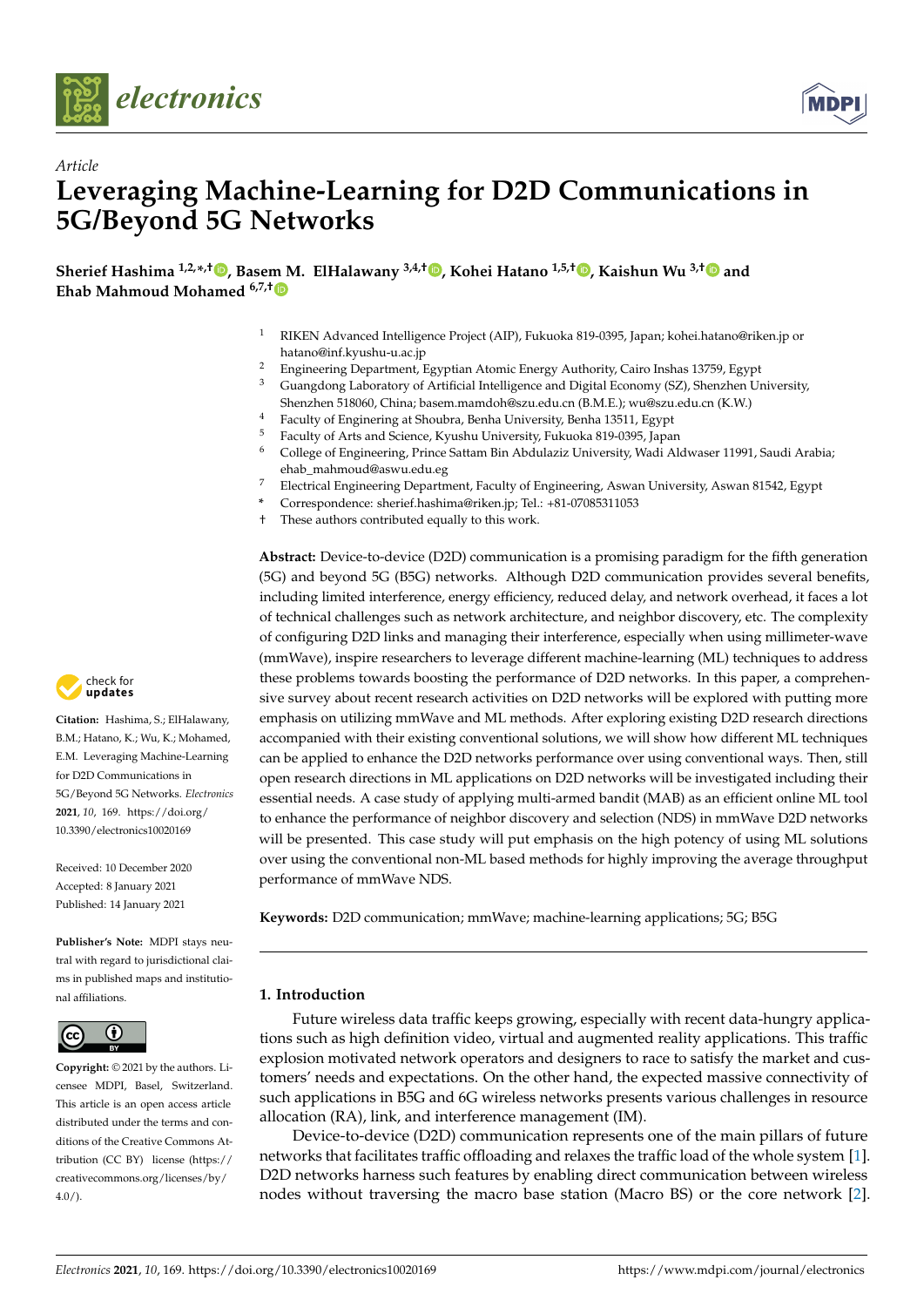Besides traffic offloading, the D2D concept can be exploited to enable communication in disaster situations at which the Macro BS is malfunctioned due to natural disasters such as earthquakes, floods, and typhoons, etc. The D2D concept can solve such a scenario and either connect them to the closest working ground network or identify their specific locations.

Generally, D2D can be classified into in-band and out-band [\[1,](#page-14-0)[2\]](#page-14-1) based on the dedicated frequency band. In the in-band D2D networks, D2D communication is overlaid or underlaid the cellular band. However, in the out-band D2D networks, the D2D communication uses the unlicensed frequency bands, i.e., industrial, scientific and medical (ISM) bands. Although out-band D2D has the advantages of high capacity and no-interference with the cellular users (CUs), it suffers from integration/management problems due to the use of different types of interfaces, e.g., LTE and Wi-Fi.

Although D2D communications provide a lot of benefits, it introduces interference to the CUs, especially for in-band schemes. In order to mitigate the interference, many power control and resources reuse algorithms have been proposed in the literature. Another attractive coexistence is the natural symbiosis between the promising millimeter wave (mmWave) band, from 30 up to 300 GHz, and D2D communications [\[2,](#page-14-1)[3\]](#page-14-2). The fact that millimeter waves are characterized by short-range intermittent transmission comes from its fragile channel. It can be sharply directed using antenna beamforming (BF) techniques makes it a perfect candidate to coexist with D2D to create low mutual interference high data rates D2D links. Figure [1](#page-1-0) shows some case studies of current critical D2D scenarios in real life, such as disaster management, unmanned aerial vehicles (UAVs) communications [\[4\]](#page-14-3), vehicle to everything (V2X) applications [\[5\]](#page-14-4), etc.

<span id="page-1-0"></span>

**Figure 1.** Samples of device-to-device (D2D) applications.

On the other hand, the recent progress in machine-learning (ML) leads to employing it in various applications in communication networks, including spectrum management, intelligent RA, recovery of channel state information, modulation, detection, and mmWave BF. In this context, researchers have investigated several ML algorithms for enabling efficient D2D communication networks related to technical problems such as neighbor discovery and selection (NDS), optimal D2D pairs matching, RA, and multi-hop D2D relaying for coverage extension. Table [1](#page-2-0) summarizes the nomenclature used throughout this paper.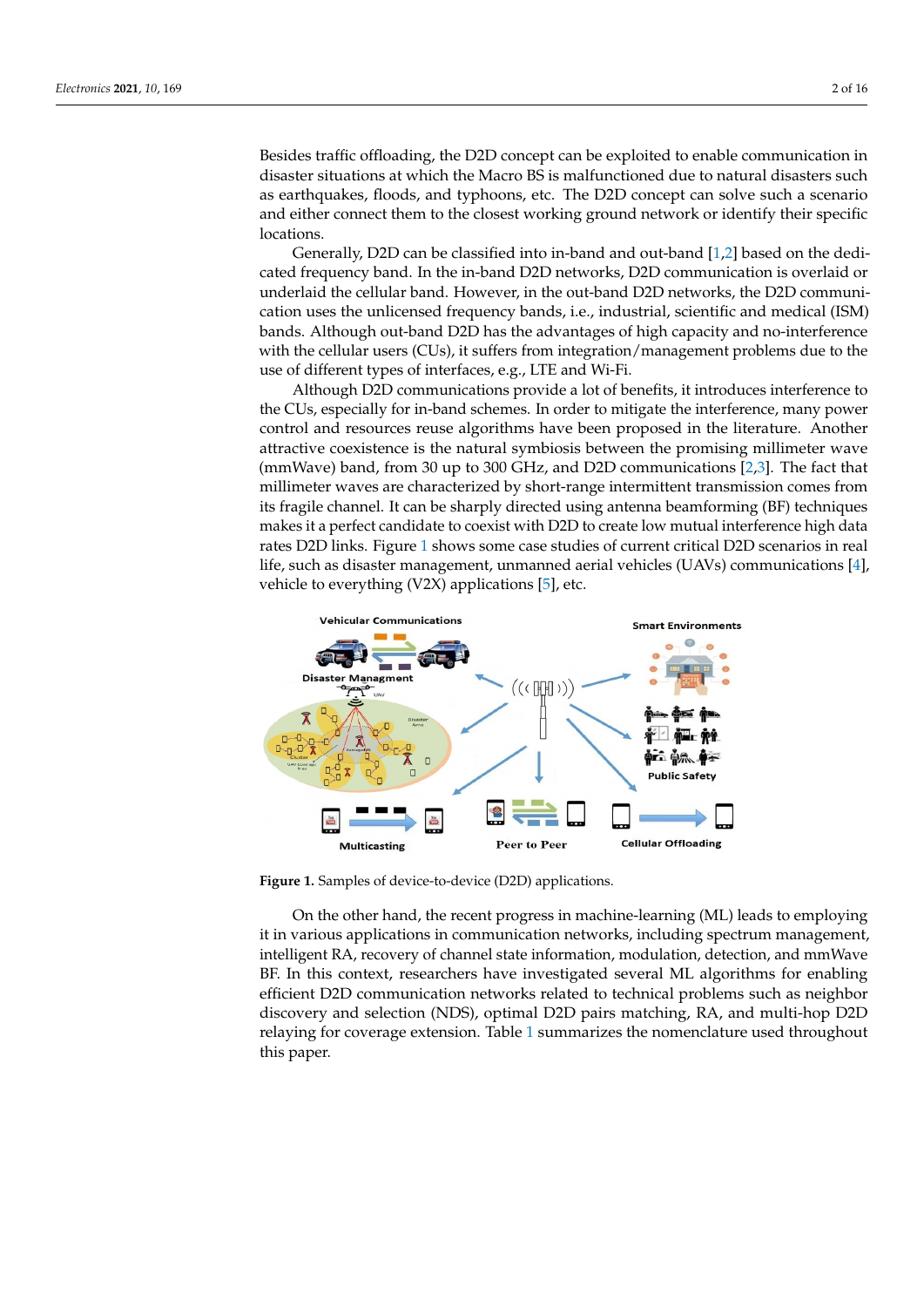<span id="page-2-0"></span>

| D <sub>2</sub> D | Device to device                                | 5G          | fifth generation                             |
|------------------|-------------------------------------------------|-------------|----------------------------------------------|
| <b>BS</b>        | base station                                    | macro BS    | macro base station                           |
| <b>CUs</b>       | cellular users                                  | mmwave      | millimeter-wave                              |
| ML               | machine-learning                                | IM          | Interference management                      |
| <b>ISM</b>       | industrial, scientific and medical              | RA          | resource allocation                          |
| <b>BF</b>        | beamforming                                     | <b>UAV</b>  | unmanned aerial vehicles                     |
| V2X              | vehicle to everything                           | <b>NDS</b>  | neighbor discovery and selection             |
| <b>MAB</b>       | multi-armed bandit                              | <b>CMAB</b> | combinatorial MAB                            |
| 3GPP             | 3rd generation partnership project              | Prose       | proximity services                           |
| NC               | network-centric                                 | DC          | device-centric                               |
| <b>LIA</b>       | limited interference area                       | <b>COMP</b> | coordinated multi point                      |
| <b>FD</b>        | full-duplex                                     | <b>SIC</b>  | successive interference cancellation         |
| $\rm DF$         | decode and forward                              | AF          | amplify and forward                          |
| HD               | half-duplex                                     | <b>NN</b>   | neural network                               |
| <b>FNN</b>       | forward neural network                          | <b>KNN</b>  | K-nearest neighbor                           |
| <b>SVM</b>       | support vector machine                          | DT          | decision tree                                |
| <b>GPU</b>       | graphical processing unit                       | <b>DNN</b>  | deep neural network                          |
| <b>RNN</b>       | recurrent neural network                        | mmwave      | millimeter-wave                              |
| <b>RECOME</b>    | <b>RElative COre MErge</b>                      | <b>GMM</b>  | Gaussian mixture model                       |
| <b>PCA</b>       | principal component analysis                    | RL          | Reinforcement-Learning                       |
| RL-LCDC          | RL-based latency controlled D2D<br>connectivity | <b>RRM</b>  | radio resource management                    |
| $\rm SE$         | spectral efficiency                             | <b>SINR</b> | signal to interference ratio                 |
| PC               | Power control                                   | <b>MAAC</b> | multi-agent actor critic                     |
| <b>NAAC</b>      | neighbor-agent actor critic                     | RF          | radio frequency                              |
| HT               | Hilbert transform                               | CV          | cross-validation                             |
| ${\rm FL}$       | Federated learning                              | <b>DSGD</b> | decentralized stochastic gradient<br>descent |
| <b>UCB</b>       | Upper confidence bound                          | <b>MOSS</b> | Minimax Optimal Stochastic Strategy          |
| LOS              | line of sight                                   | <b>NLOS</b> | non line of sight                            |
| <b>UAV</b>       | <b>Unmanned Arial Vehicle</b>                   | <b>AOA</b>  | Angle of Arrival                             |

**Table 1.** Nomenclature.

This paper main contributions can be summarized as follows:

- A comprehensive survey about recent research activities for D2D communication will be explored accompanied with their existing conventional solutions.
- The state-of-the-art ML hypothesis will be presented including its different approaches, i.e., supervised, unsupervised learning, and Reinforcement-Learning (RL). Then, ML solutions for D2D challenges will be provided showing their superior performances over the conventional counterparts.
- We discuss the open research challenges and future research directions of ML based D2D networks, especially with novel ML techniques like federated learning (FL).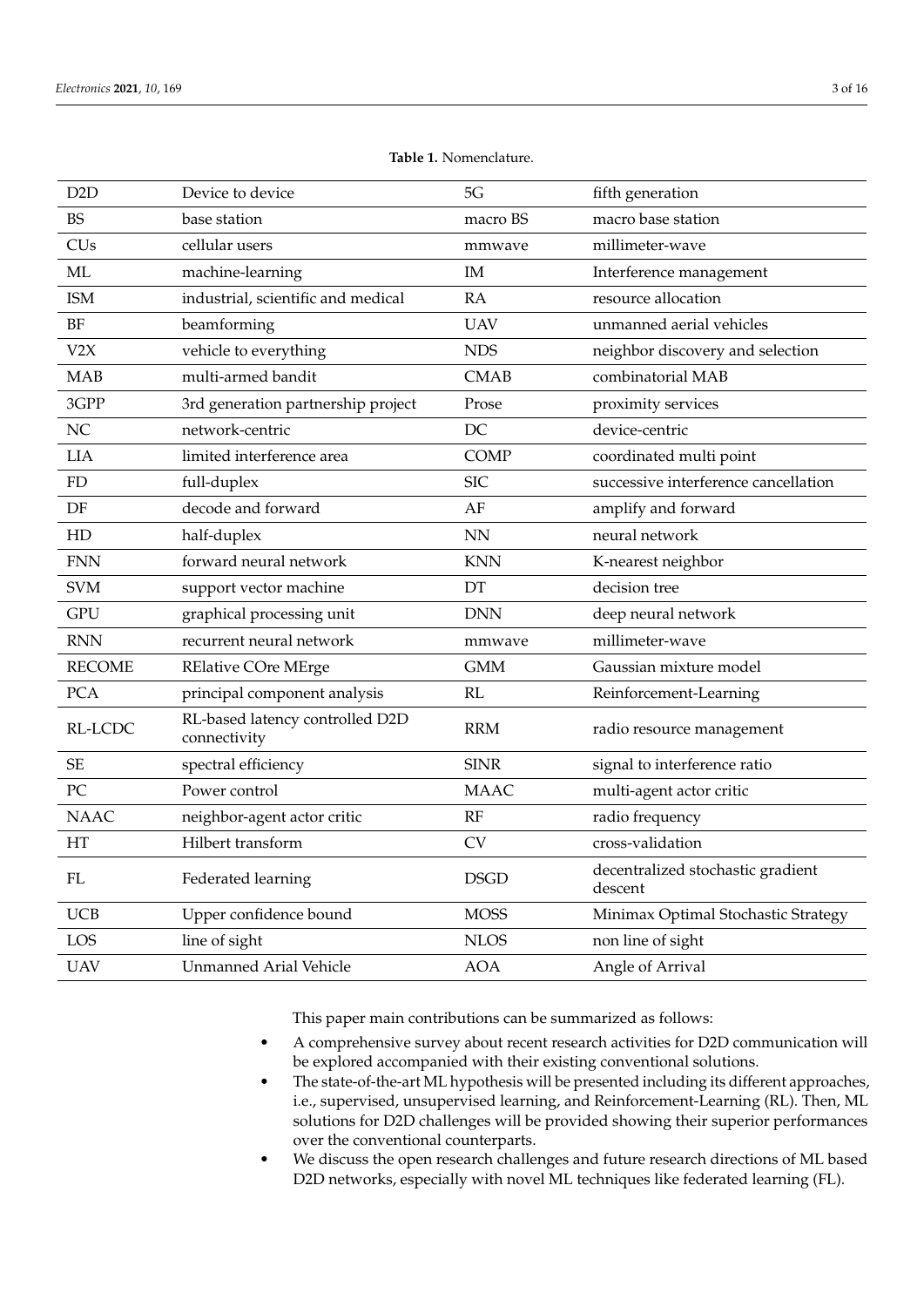• A case study on applying multi-armed bandit (MAB) as an efficient online ML tool in enhancing the performance of mmWave NDS will be presented. In this case study, different multi armed bandit (MAB) techniques such as upper confidence bound (UCB) and minimax optimal stochastic strategy (MOSS) will be investigated to show the effectiveness of using ML tools in enhancing the average throughput performance of mmWave NDS over the existing traditional solutions, namely direct NDS and random selection. Besides, we show that such performance enhancements come with a sufficient learning convergence rate.

The rest of the paper is organized as follows: Section [2](#page-3-0) overviews the recent research directions for D2D communications. In Section [3,](#page-5-0) we summarize different ML techniques that can be generally employed for D2D network solutions. Section [4](#page-6-0) discusses different applications of ML algorithms in various D2D scenarios. D2D challenges, future research directions, and applications are introduced in Section [5.](#page-10-0) A case study of applying MAB on mmWave D2D is presented by Section [6.](#page-11-0) Finally, Section [7](#page-13-0) concludes the work.

# <span id="page-3-0"></span>**2. Recent Research Direction for D2D Communications**

Before we dig deep on the applications of ML in D2D communication, we have to highlight the future research directions for D2D communication in both sub 6 GHz and mmWaves bands, as summarized in Figure [2,](#page-3-1) which are given as follows.

<span id="page-3-1"></span>

**Figure 2.** Recent D2D research directions.

## *2.1. Network Architectures and Standardization*

D2D communication modes have been included in the 3rd generation partnership project (3GPP) by defining the proximity services (ProSe) into the standard [\[2\]](#page-14-1). Later, ProSe network architecture has been modified to incorporate mmWaves D2D applications. Towards that, a message exchange entity was added to the ProSe architecture to manage the operations of mmWave links discovery, establishment, and maintenance. In addition, a new paradigm of mmWave D2D networks was introduced in [\[6\]](#page-14-5) based on the interworking between LTE, unlicensed µW and mmWave bands, where wide coverage µW band, e.g., Wi-Fi, was used to overcome the shortcoming of the mmWave transmissions and assists the construction/management of the mmWave D2D links.

## *2.2. Neighbor Discovery and Selection (NDS)*

NDS is a crucial design aspect in D2D networks, in which a device should discover its neighbor devices and select the best one for constructing the D2D link. There are two approaches of D2D ND, namely network-centric (NC) and device-centric (DC). In NC ND, the cellular network itself will discover the nearby devices, while in DC, the devices themselves will do the job. Both NC and DC have their advantages and disadvantages.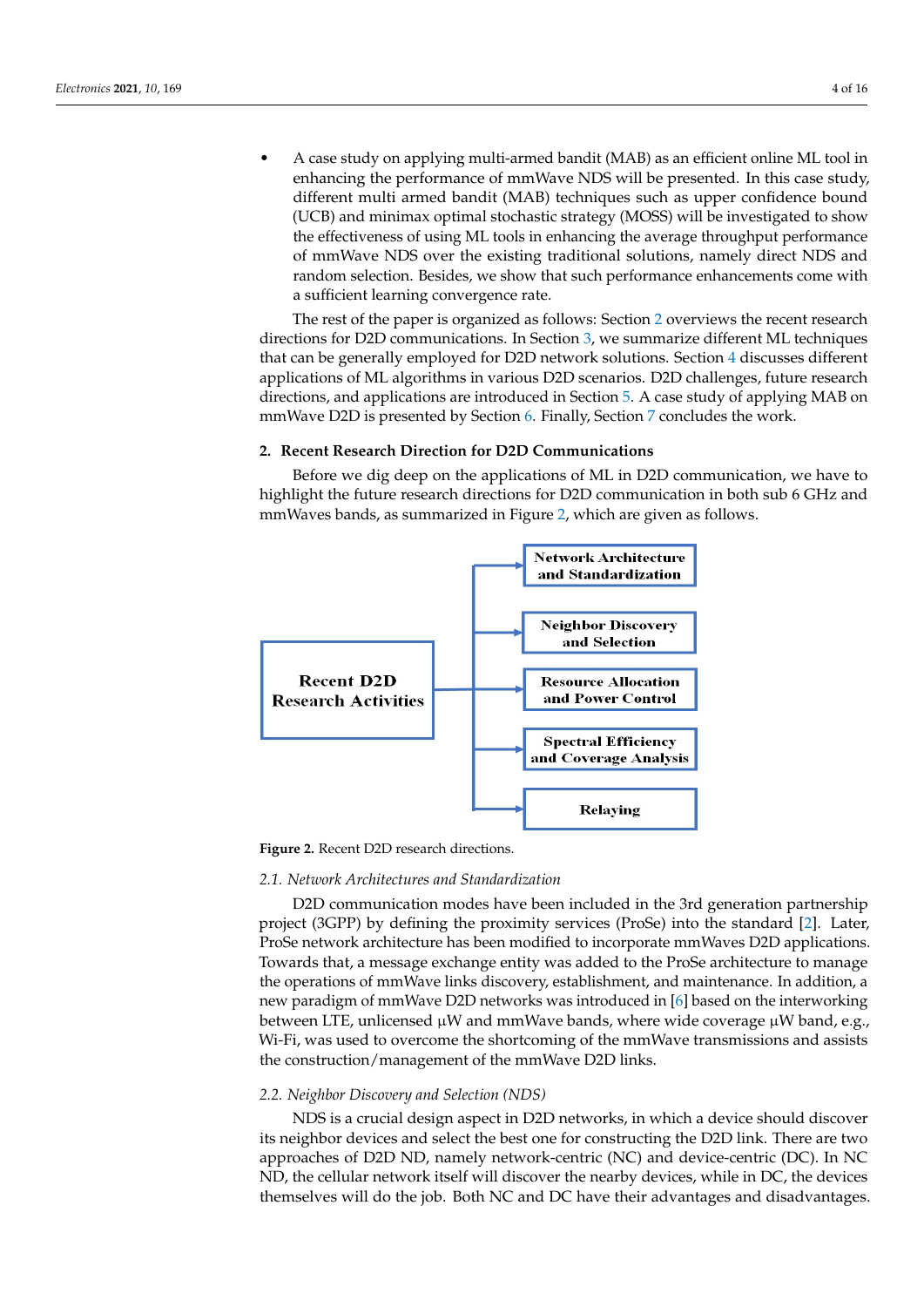However, in dense user scenario NC ND performs better than DC ND, and vice versa. Quick ND is preferred due to the limited battery capacity of the devices in addition to reducing the consumed overhead. In mmWave D2D, the problem of ND turns to be more significant due to the use of BT, which consumes high energy and overhead. To overcome this problem, the authors in [\[6\]](#page-14-5) used out-of-band ND assistance, in which the wide coverage unlicensed  $\mu$ W band is used to assist the discovery of the mmWave devices and hence reducing the overhead and energy consumption.

## *2.3. Resource Allocation and Power Control*

RA and power control (PC) gained considerable attention in the design of the in-band D2D networks, where the D2D users share the same resources with the CUs [\[7\]](#page-14-6). A variety of interference mitigation techniques exist in literature to address this problem, which can be divided into interference avoidance, interference coordination and interference cancellation. A limited interference area (LIA) surrounding the D2D users was introduced to prevent any CU from transmitting within the LIA as a way of interference avoidance. For interference coordination, optimal RA and PC were investigated between D2D users and CUs. The genetic algorithm, game theory and the optimization theory were utilized as efficient mathematical tools for coordinating the interference and controlling the power among CUs and D2D users [\[8](#page-14-7)[,9\]](#page-14-8). A new research direction is to use the social activities of the users in interference mitigation among D2D users and CUs. For interference cancellation, techniques based on successive interference cancellation (SIC), coordinated multi point (CoMP) and full-duplex (FD)-based self-interference cancellation were investigated in the literature to cancel the interference occurs between D2D users and CUs. Fortunately, for the out-of-band D2D networks, including mmWave D2D, the problem of interference between CUs and D2D users does not exist. A low complex and bandwidth efficient transceiver design for superimposed waveform is provided in [\[10\]](#page-14-9) . A new RA technique based on NOMA called superimposed multi-user shared access (MUSA) that supports much users than conventional techniques was proposed in [\[11\]](#page-14-10).

## *2.4. Spectral Efficiency and Coverage Analysis*

The main advantages of enabling D2D communications in cellular networks beside relaxing the traffic load on the Macro BS/core network are enhancing the spectral efficiency (SE), reducing outage and increasing the coverage of the D2D users. Several studies were performed to evaluate these metrics in conjunction with D2D networks [\[1\]](#page-14-0). Towards that, tools from probability theory and stochastic geometry were extensively used to analyze the performance of D2D networks. Cognitive and energy harvesting D2D networks were modeled and analyzed using a tool from stochastic geometry. In addition, the Poisson cluster process was used to model the locations of the devices for coverage analysis of the clustered D2D networks. The coverage probability, the mean number of covered receivers and throughput of the multi-cast D2D transmission were also analyzed using tools from probability theory. Recently, analysis of the underlaid FD D2D network is provided interms of coverage probabilities and achievable sum-rates for both D2D users and CUs. To study the improvements in mmWave networks coming from enabling D2D links, a tool from stochastic geometry was used to analyze mmWave D2D networks concerning interference, coverage and data rate, especially for mmWave wearable. In addition, a fine-grained analysis of mmWave D2D networks using the Poisson bipolar model was given. Moreover, the locations of mmWave devices were modeled by Poisson cluster process to investigate the performance of mmWave clustered D2D network.

## *2.5. Relaying*

The construction of D2D relays was investigated to extend the coverage of the D2D communications, deliver the cellular connection to the out-of-coverage CUs, and route around blockages in case of mmWave D2D. Several D2D relay selection schemes can be found in literature considering different critical parameters when selecting the best relay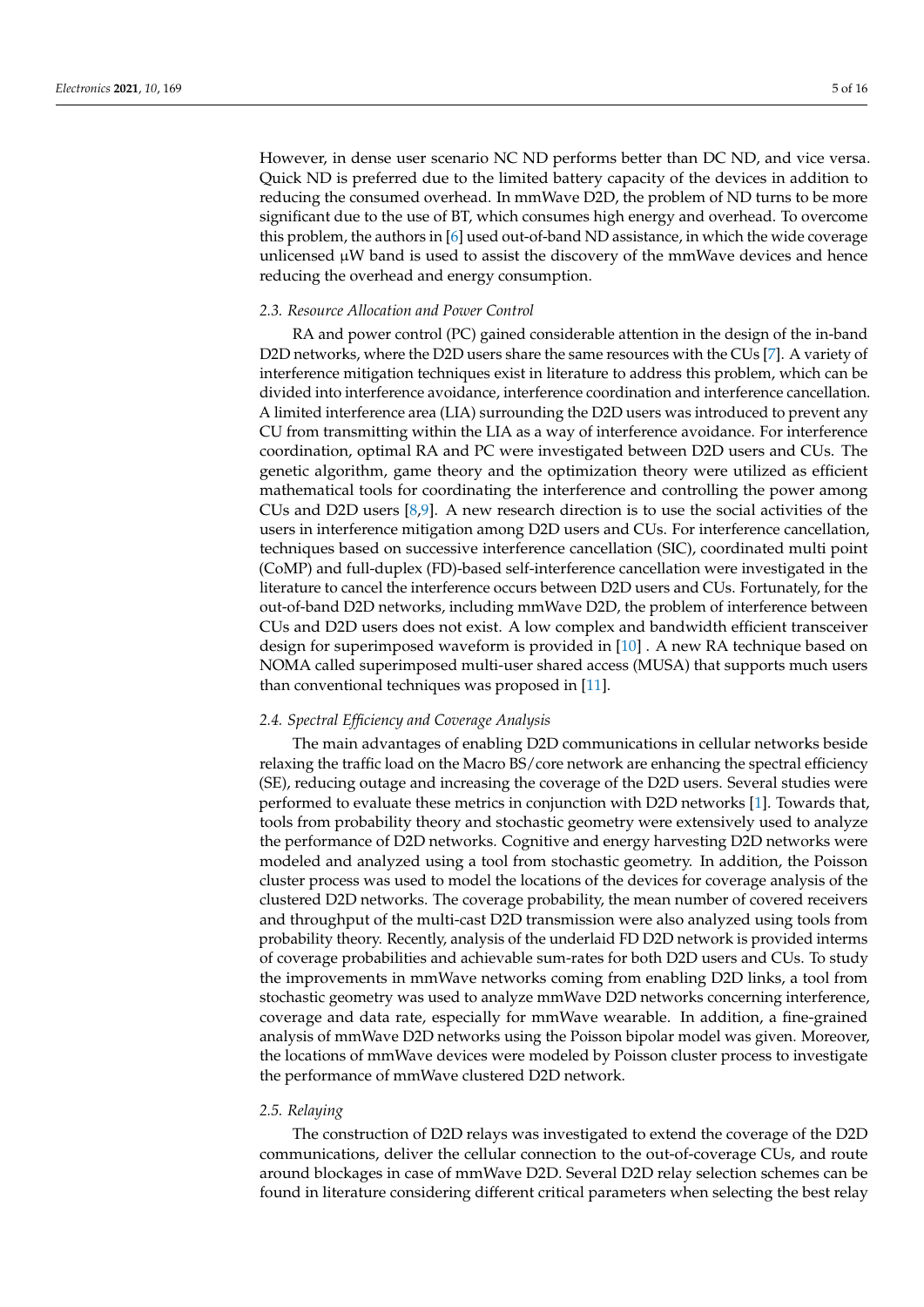like the end-to-end data rate, end-to-end delay and the remaining energy of the relayed device. In addition, various relaying schemes were considered such as decode and forward (DF), amplify and forward (AF), and demodulate and forward in addition to both halfduplex (HF) and FD transmissions. Optimal resource allocation and power control, in conjunction with D2D relaying were also investigated. Different mathematical tools were used for selecting the relays, such as optimization theory, game theory, fuzzy logic, genetic algorithm, etc. For mmWave D2D, relaying is more critical to not only extend the D2D communication range but also to rout around blockages. Another uniqueness of mmWave transmission is the use of BT, which makes the process of relay probing, i.e., exploring the candidate relays, time, and energy consuming. Thus, the research in mmWave D2D relaying is focusing not only on optimizing the relay selection using conventional optimization techniques but also on finding out the optimal number of probed relays considering the trade-off between investigating more relays and maximizing the end-to-end throughput.

## <span id="page-5-0"></span>**3. Overview of Machine-Learning Methods**

ML is a branch of artificial intelligence (AI) that allows learning knowledge from examples/data without being explicitly programmed [\[12\]](#page-14-11). ML algorithms can find hidden patterns in massive complex data by using different training methodologies, which usually can be categorized as follows:

- **Supervised-Learning**: In this category, the ML model tries to learn a function,  $y = f(x)$ , that maps an input (*x*) to an output (*y*) based on a set of sample pairs (i.e., historical data set), which is used for training the model. There are two sub-categories for supervised-learning, namely the regression and the classification. Regression models like linear and logistic ones that predict real-valued outcomes using linear or sigmoid function approximations [\[12\]](#page-14-11). On the other hand, other regression ML models such as neural networks (NNs), random forests, bagging and boosting meta-algorithms are another fundamental regression exploits different techniques [\[12\]](#page-14-11). Classification models categorize/classify data samples into one out of several classes. Several classical classification models can be used for D2D applications, including K-nearest neighbor (KNN), support vector machines (SVMs), and decision tree (DT) [\[12\]](#page-14-11). Additionally, the recent advances in graphical processing units (GPUs) allows artificial deep NNs (DNNs) to be used for large-size datasets. Such DNNs have different architectures including the multi-layer feed-forward NN (FNN), convolutional NN (CNN), recurrent NN (RNN), Hopfield Networks, and Boltzmann machine, which are implemented in many new areas in communication networks [\[12\]](#page-14-11).
- **Unsupervised-Learning**: Unlike supervised-learning, unsupervised-learning models discover and explore hidden patterns and structures of the input data without having data labels [\[12\]](#page-14-11). Unsupervised-learning can be sub-categorized into three categories, namely the clustering, density estimation, and dimension reduction. In clustering, the ML algorithm divides and labels data samples into groups/clusters, where the samples in one cluster are similar to each other more than to those samples in different clusters. Representative types of such sub-categories are the K-means and the Relative Core Merge (RECOME) clustering algorithms [\[12\]](#page-14-11). On the other hand, the objective of density estimation algorithms is to estimate the distribution density of data samples in the feature space to reveal the high-density regions, which usually show some essential characteristics. The Gaussian mixture model (GMM) is one of the popular algorithms in this sub-category. Finally, dimension reduction techniques, such as principal component analysis (PCA), K-means, and GGMM, transform the data from a high-dimensional space into a low-dimensional space, which reserve the principal structures of the data. Such techniques are widely-utilized in many applications [\[12\]](#page-14-11).
- **Reinforcement-Learning**: RL is a powerful tool for dealing with real-time control problems at which there are difficulties in using supervised and unsupervised learning techniques. The learning methodology of RL is based on trial-and-error, similar to humans. An RL's agent is rewarded or penalized for the action it took to maximize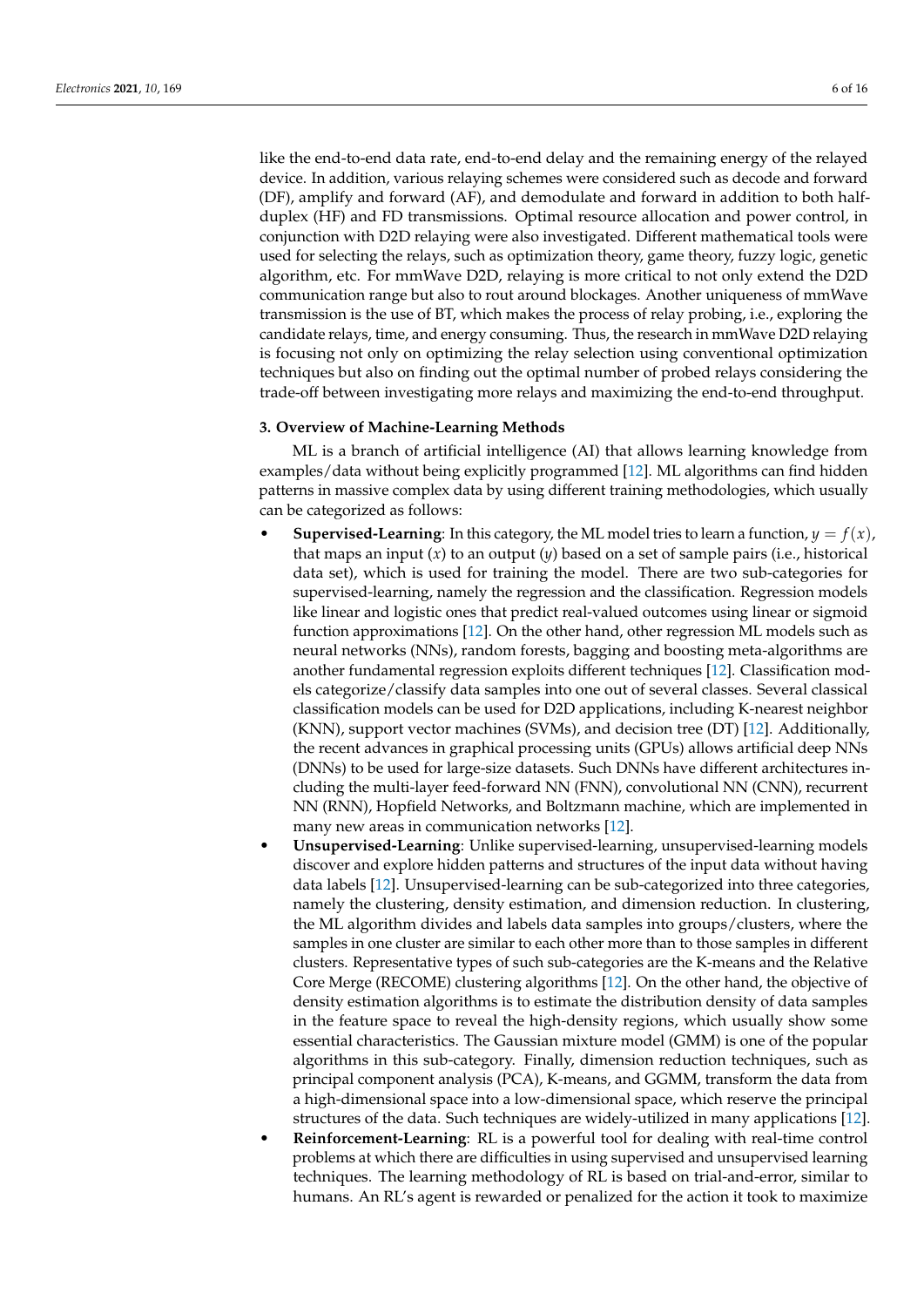the long-term rewards. To select a proper action, a recursive environmental feedback is provided to the agent in each step, where the strategy of the agent is to take action is defined as a policy. The most widely-used RL techniques are the Q-learning [\[12\]](#page-14-11). On the other hand, MAB is another promising RL based general approach, which is getting more interest specially in communication applications. In its conventional settings, the MAB problem is expressed by a collection of arms or actions, and it takes the exploration-exploitation dilemma for a player. Each time step, the player/learner selects an arm and receives its corresponding reward, which can be modeled as stochastic or non-stochastic. The title bandit means that the player only knows the prize of the chosen arm, while the other arms rewards remain unknown at that specific time. The player wishes to maximize the cumulative reward gained from a sequential selection of the arms. In other words, the player intends to minimize regret compared with the best single arm. MAB is very helpful in sequential decision-making such as network routing [\[12](#page-14-11)[,13\]](#page-14-12).

## <span id="page-6-0"></span>**4. Applications of ML in D2D Communications**

In this section, we highlight some vital ML algorithms utilized for D2D in real-life scenarios emphasizing on their pros over traditional solutions. ML techniques can address variety of D2D communications' challenges as given in Figure [3](#page-6-1) including the traditional ones given in Figure [2.](#page-3-1) Furthermore, Table [2](#page-9-0) summarizes different ML applications in different D2D scenarios.

<span id="page-6-1"></span>

**Figure 3.** Machine-learning (ML) applications in D2D networks.

## *4.1. RA and Mode Selection (MS)*

The RA and MS processes in D2D communications show high complexity in highly dense networks. Leveraging ML methods for both RA and MS can promote more powerful flexibility to cope with network dynamics.The authors of [\[14\]](#page-14-13) proposed a DL-based algorithm for transmission in D2D networks. They formulated a CNN that selects D2D linkages to transmit data, where 90% of the selected sub-optimal data are utilized to train the CNN based algorithm and the remaining 10% for validation. Their numerical results showed that they obtained 85–95% accuracies from the neural network. In [\[9\]](#page-14-8), an autoencoder is trained using a supervised learning approach to pair underlay D2D transmitters to reuse the spectrum of CUs, where the optimal pairing in a dataset is obtained using the conventional Hungarian algorithm that minimizes the total cost of selection through combinatorial optimization formed as bipartite graph. The main idea is to use a Deep Learning (DL) approach that is capable of mapping the cost matrices of matching different D2Ds-CUs to the corresponding optimal solutions defined by the assignment matrix obtained from the Hungarian algorithm with less complexity and time. In [\[8\]](#page-14-7), the authors modeled the joint radio resource management (RRM)-MS problem as two stage online learning combinatorial MAB (CMAB). Their Combinatorial Bandit Learning for MS and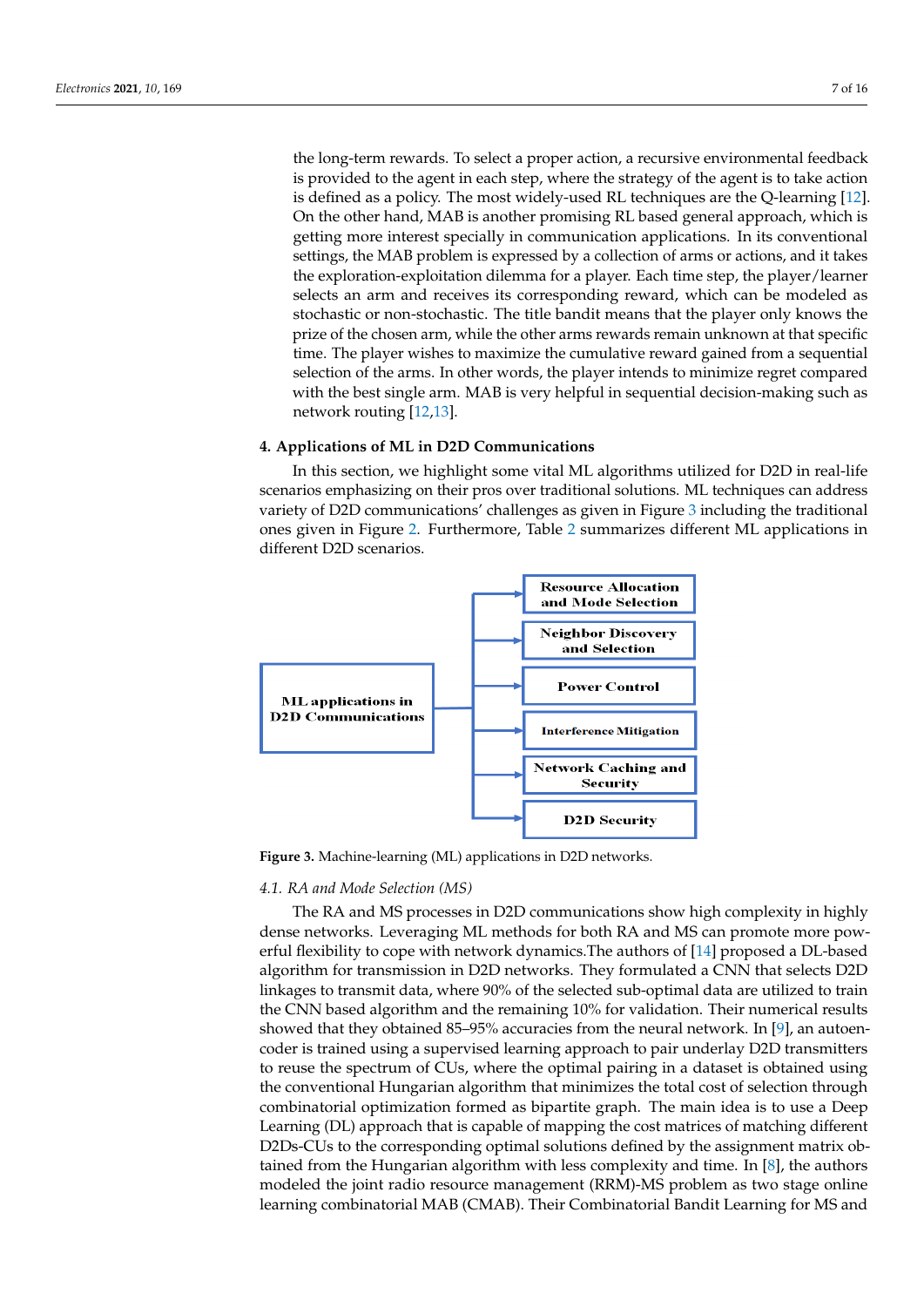RA (CBMOS) algorithm achieves fast learning speed (132%) and higher performance (142%) for high channel dynamics. In [\[7\]](#page-14-6), a RL-based latency controlled D2D connectivity (RL-LCDC) for indoor D2D was proposed. RL-LCDC intelligently finds the neighbors, determines the D2D connection, and adaptively manages the communication area for greatest network connectivity. Distributed Q-learning algorithm can automatically allocate the spectrum to control interference in D2D enabled multi-tier HetNets. The performance of the proposed RL based schemes was optimal compared to other techniques in terms of throughput, SE, signal to interference ratio (SINR), and network coverage. Additionally, clustering algorithms can be exploited for improving RA in single and multi-cell D2D network to obtain better SE and system performance. The authors in [\[15\]](#page-14-14) utilized k-means clustering algorithm for improving RA in single cell D2D network yielding SE and system performance improvements.

## *4.2. ML for NDS*

Single and multi-hop neighbor probing is a severe problem in D2D communications that can be efficiently solved using ML. In  $[16]$ , the authors proposed a DL based peer discovery technique that applies information about social network relationships to reject ill-disposed devices. In addition, the authors of [\[17](#page-14-16)[,18\]](#page-14-17), formulated the problem of mmWave D2D NDS as a stochastic MAB to gain maximum long term throughput. In [\[4](#page-14-3)[,19\]](#page-14-18), a multiplayer MAB algorithms were leveraged for surrounding gateway UAV selection by access UAVs in a disaster area scenario. This results in not only reducing the probability of encountering malicious devices but also enhancing the efficiency of peer discovery.

## *4.3. ML for Power Control*

PC is an important interference management related topic that ML can handle in D2D. In [\[20\]](#page-14-19), two PC algorithms based on supervised and unsupervised learning were proposed in D2D scenarios. The authors proved the importance of ML in D2D communication by comparing two ML algorithms with conventional PC methods in terms of computational complexity, throughput, and energy efficiency. In [\[21\]](#page-14-20), the problem of D2D PC is addressed in the case of known channel gains between two D2D users and BSs, while the channel gains among the two users are unknown. A complete automatic power allocation method for Internet of things (IoT)-D2D communication based on DL are proposed in [\[22\]](#page-15-0). They designed a distributed DL structure that trains the devices as a group but each device works independently and attained near optimal performance. The authors of [\[23\]](#page-15-1) suggested a mean-field multiagent deep RL model that permits the devices to learn online PC strategies in a fully distributed manner, i.e., a selfish strategy; each node operates independently.

# *4.4. ML for Interference Mitigation*

D2D transmission may be the source of severe interference to the other D2D links and the CUs. A survey of different popular and AI-based interference mitigation and RA approaches developed in D2D communications is provided in [\[24\]](#page-15-2). Additionally, the multiagent actor critic (MAAC) is a newly proposed algorithm in [\[25\]](#page-15-3) to mitigate interference by efficiently distributing the spectrum allocation. Moreover, the same paper proposes the neighbor-agent actor critic (NAAC) that uses neighbor users' historical information for centralized training leading to outage probability reduction and sum rate improvement for D2D links. Another RL based method for the RA problem was introduced in [\[26\]](#page-15-4) based on the K-nearest neighbor algorithm that is utilized to choose the task offloading platform. Moreover, in [\[15\]](#page-14-14), the concept of a limited D2D communication area is proposed based on ML.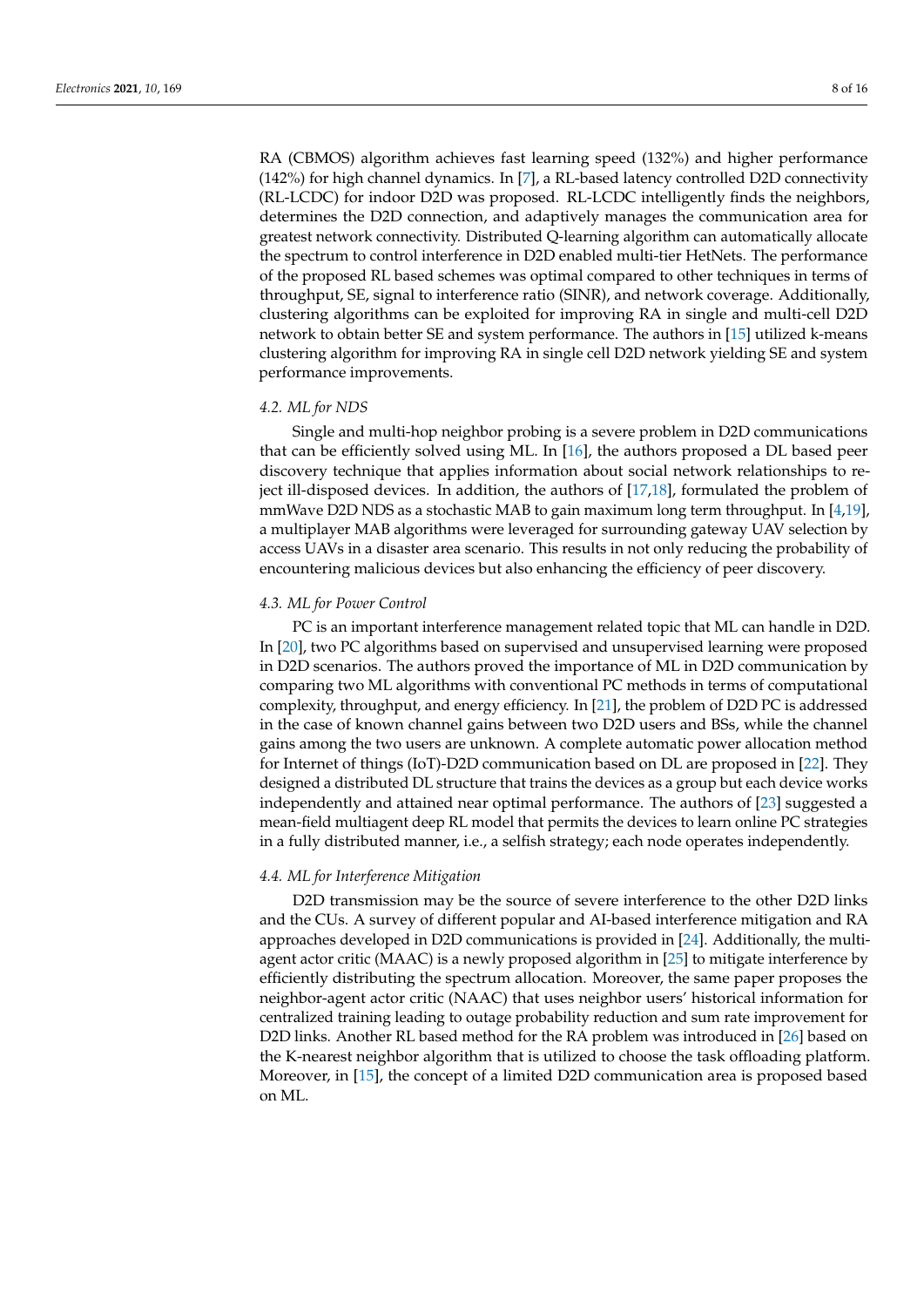# *4.5. ML for Network Caching*

Former research on D2D caching strategies implies perfect knowledge of the content distribution. However, ML-based caching policy that makes use of the demand history is not only highly promising but also recommended to save time and complexity. A comprehensive survey articles for different ML and DL techniques for caching are provided in [\[27](#page-15-5)[,28\]](#page-15-6), respectively. In [\[29\]](#page-15-7), the D2D caching problem was formulated as multi-agent MAB to maximize the total predicted caching reward. Q-learning was leveraged to learn how to manage caching choices.

# *4.6. ML for D2D Security and Commercial Availability*

There are still ongoing discussions on D2D commercial pricing and network security, where ML can handle such problems [\[1\]](#page-14-0). ML can help in addressing new D2D security challenges and threats related to device and user authentication to prohibit unauthorized access and attacks on the complete network. As an example of such usage, a radio frequency (RF) fingerprint based identification method of D2D device is proposed in [\[30\]](#page-15-8). Firstly, Hilbert transform (HT) and PCA are utilized to create the RF fingerprint of D2D device. Then, cross-validation (CV)-SVM is used as the classifier. Moreover the development of ML solution will make the issues of related commercial products close to appear in the market by large mobile companies like Huawei and Samsung with reasonable prices.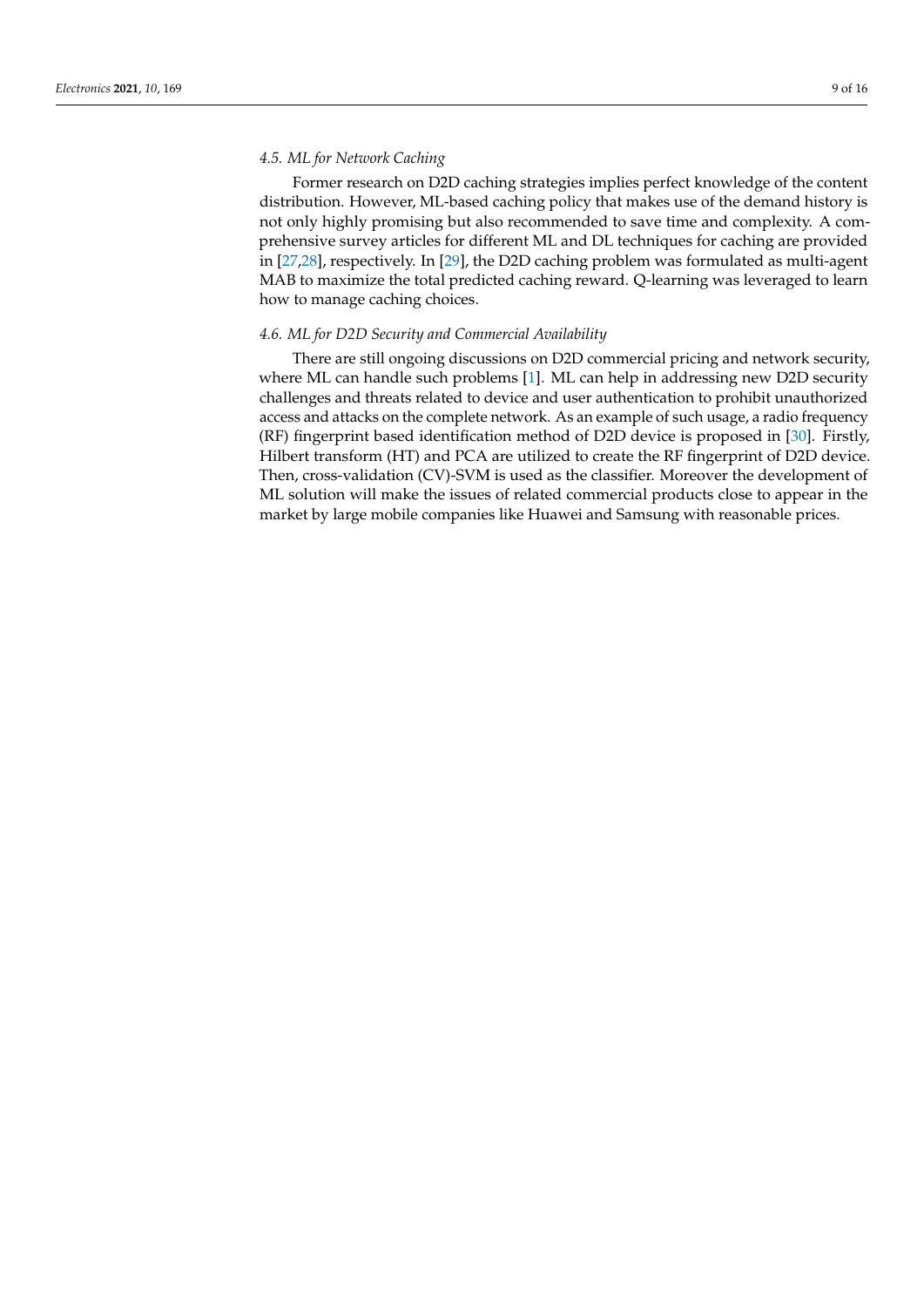<span id="page-9-0"></span>

| Reference and D2D Use-Case  | Objective                                                          | <b>ML</b> Technique            | <b>Main Outcome</b>                                                   | Shortcomings                                                                       |
|-----------------------------|--------------------------------------------------------------------|--------------------------------|-----------------------------------------------------------------------|------------------------------------------------------------------------------------|
| [9] RA                      | Pairing D2D Transmitters to reuse CUs Spectrum                     | DL/Autoencoder                 | near optimal accuracy with less complexity and time                   | Performance degradation at large number of paired devices                          |
| [8] RA                      | Efficiently solve RRM and MS problem                               | RL, CMAB                       | Proposed scheme achieve fast learning speed and higher performance.   | Needs work on tuning of the learning parameters according to the network dynamics. |
| [7] Indoor D2D RA           | Find neighbor, determine connection and manage communication area. | RL, Q-Learning                 | Optimal connectivity with small delay.                                | Single-agent RL method                                                             |
| [14]RA                      | SE improvement and cross interference cancellation                 | DL (CNN)                       | Large accuracy and near identical scheduling results                  | Improper for practical spatial and mobile models.                                  |
| [15] RA and PC              | FD system performance improvement and interference mitigation      | K-means clustering             | Improved SE and system fairness                                       | Single cell considered not multiple ones.                                          |
| [26] RA                     | Next generation vehicular communications improvement               | <b>KNN</b>                     | Latency cost and average system cost reduction with small delay       | Proposed algorithm needs to be optimized.                                          |
| [16] NDS                    | Efficient peer discovery                                           | DL                             | Connection with trusted devices only.                                 | Concentrates on social network information only.                                   |
| $[17,18]$ NDS               | mmWave D2D neighbor discovery                                      | MAB                            | prolong network life time with good mmWave linkage                    | Unsuitable for multiple devices                                                    |
| $[20]$ PC                   | Interference Control                                               | O-learning, CART decision tree | Better PC performance than traditional techniques.                    | Non-cooperative Multi-agent.                                                       |
| $[21]$ PC                   | Interference mitigation and capacity maximization                  | Supervised ML                  | Increased capacity without information exchange between the two users | Improper for multi channels between D2D pairs                                      |
| $[22]$ PC                   | Complete automatic power allocation for IoT-D2D communication      | DL                             | Distributed DL architecture with near optimal cell throughput         | Neglects small scale fading and unsuitable for centralized scenarios               |
| $[23]$ PC                   | Online PC for Large energy harvesting networks                     | Multiagent deep RL             | High PC efficiency and near ideal performance                         | Unsuitable for distributed scenarios                                               |
| [29] Network caching        | Efficient content caching                                          | RL                             | Large average downloading latency and high caching rate.              | Optimal transmission range and number of neighbors are not considered.             |
| [30] Security               | Device authentication and recognition                              | SVM. CV-SVM                    | 90% recognition rate, efficient D2D recognition technique.            | No investigation on detecting different attacks.                                   |
| [4,19] UAV in disaster area | Gateway UAV selection problem                                      | MAB                            | Access UAV chooses proper gateway UAV with perfect mmWave linkage     | Selfish policy cannot mitigate collisions                                          |

# **Table 2.** ML-based D2D communications.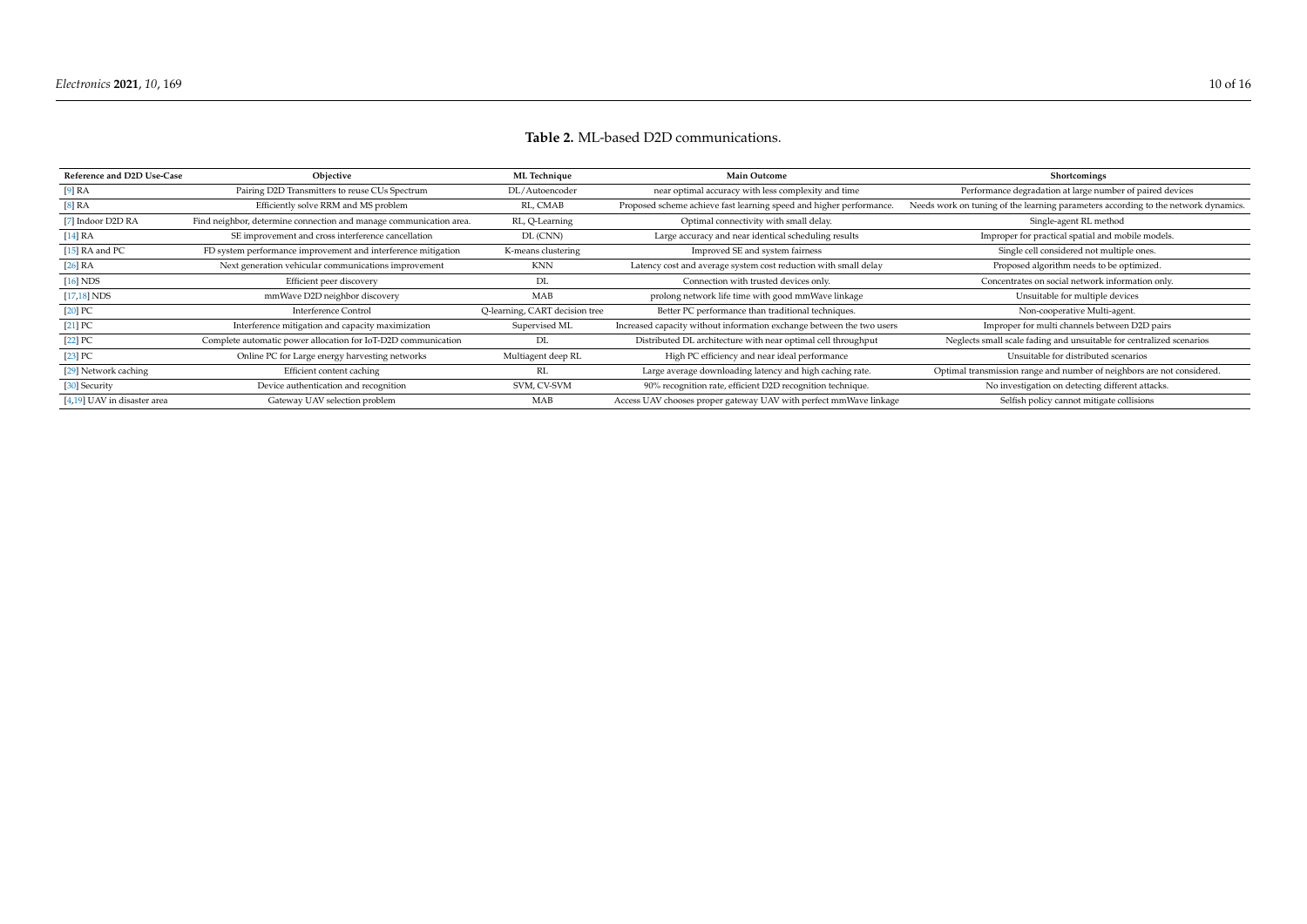## <span id="page-10-0"></span>**5. Challenges and Future Research Directions**

Although most researchers leveraged ML techniques in wireless communication and D2D networks, it is crucial to identify and address different problems and challenges in practical D2D networks. In this section we present the following exciting and challenging future research directions that worth further studies.

# *5.1. Fast Learning Process in Highly Dynamic D2D Networks*

The implementation of ML-based algorithms requires fast speed learning , especially for fast-moving devices. Additionally, suitable models for high channel dynamicity should be learned and updated. However, it is not always achievable to model in practice, which forms a bottleneck in D2D communication networks, especially for high-speed trains (HST) and vehicles. In mmWave D2D, due to the inherent complexity of the BT algorithms, proposing an optimal/sub-optimal ML-based algorithm with fast inference time is a challenging task, especially if we take into consideration different D2D use cases in Figure [1.](#page-1-0)

#### *5.2. Adaptive ML for Easy/Adversarial Environment*

So far, stochastic MAB algorithms are applied in several wireless communications applications. These algorithms are designed for stochastic stationary environments, which are not suitable for adversarial/dynamic environments like D2D communications. On the other hand, some of ML techniques (e.g., online learning algorithms) have theoretical performance guarantees in the worst-case scenarios. These techniques, however, do not perform better in practice since the environments are not always so adversarial and they do not fully take advantage of such easiness in the settings. Easy data approaches in ML like in [\[31\]](#page-15-14), attempt to develop algorithms that perform adaptively in both the best and worst cases simultaneously. This approach would be helpful in solving different D2D problems, where the environments sometimes stationary and some other times are dynamic.

## *5.3. Full Duplex D2D*

Although FD communications double the network capacity, FD D2D communications result in severe interference and complex resource management problems. Further FD-D2D research is required for real future implementation.

## *5.4. Future ML Algorithms*

Some problems in D2D applications are inherently combinatorial. For example, in multi-hop communication tasks, the transmitter chooses a path (a sequence of intermediate devices) to the receiver to send the message. Therefore, the underlying problem can be formulated as an optimization problem over paths in the graph formed by intermediate devices. Appropriate problem formulations and combinatorial/adaptive ML algorithms could overcome problems such as clustering, NDS, and multi-hop relay probing. In addition, appropriate ML algorithms for the centralized and decentralized peer to peer network setting have to be addressed. Moreover the symbiosis relation between ML and communication communities have to help each other to solve future D2D problems via distributed learning.

## *5.5. MmWave Environment*

Recent research directions that use ML algorithms for tackling small and separated problems can not efficiently address the highly dynamic and ultra-sense features in B5G and 6G networks, especially in mmWave based environment. The existing ML algorithms are applied without considering the adversarial mmWave environment, such as path blocking and spatial transmissions coming from BF. Moreover, DL-based solutions utilize continuous optimization that increases the system overhead. In addition, these solutions require an incredible offline-learning phase, making it unsuitable for future mmWave B5G/6G applications. However, online/discrete adaptive optimization techniques will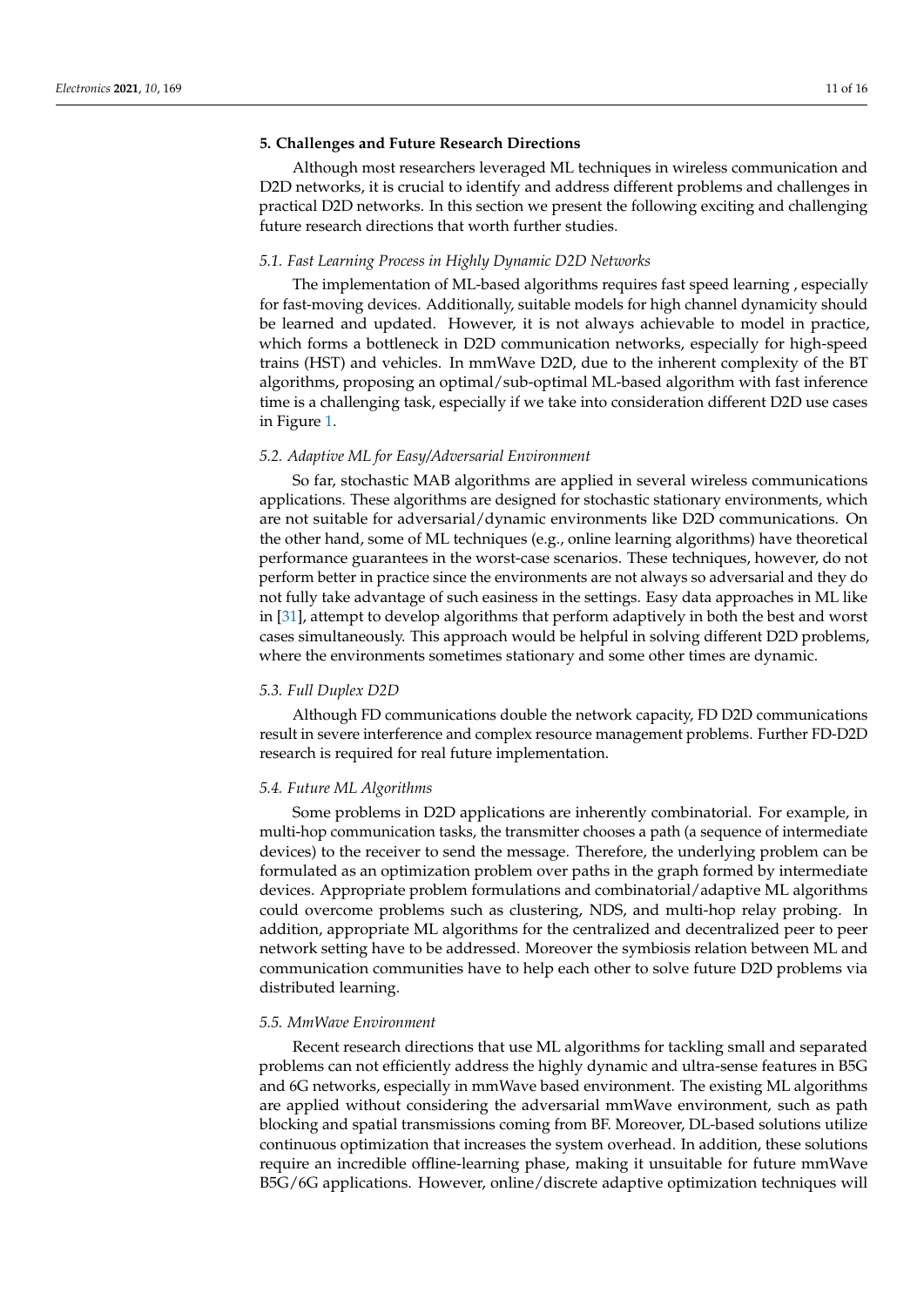be more suitable to cope with the mmWave nature, especially for multi-hop transmission scenarios.

## *5.6. Distributed Learning Information*

Distributed AI can control the future D2D generations. The mutual information between ML and communications communities are essential and strongly required for promising unique solutions. The D2D community designers should provide ML designers with sufficient information about the devices/locations/speeds/environments so as to invent suitable algorithms that succeed to perform distributive learning.

## *5.7. Energy Harvesting and Cognitive Radio*

Saving energy in D2D networks is an essential requirement for prolonging network lifetime. ML-based energy harvesting and stochastic optimization schemes are urgently required to mitigate the harvested energy outage. The concept of CR can be intelligently implemented with the aid of ML.

# *5.8. Peer to Peer Internet*

Employing ML with future D2D networks might help in realizing newly decentralized peer to peer internet. Decentralized multiplayer MAB techniques can help on solving such problem. In addition, federated and distributive learning techniques will be effective solutions. Future 6G systems will be definitely depend on real time/responsible AI.

## *5.9. D2D Networks for Decentralized Federated Learning*

FL is a type of decentralized ML-based technique used to train networks by exploiting local models training and client-server communication [\[32\]](#page-15-15). This type of decentralized model is suitable for networks where the training data are distributed over a large number of devices with a fraction of the data. At the same time, those devices exchange their locally-trained models instead of exchanging their private data. Specifically, FL enables a joint ML training over distributed data sets with limited disclosure of local data. In [\[32\]](#page-15-15), the authors provided an implementation of decentralized stochastic gradient descent (DSGD) technique for large-scale wireless D2D networks. However, exploiting such FL techniques for joint scheduling and resource allocation in D2D networks is a challenging task, especially under channel uncertainty and connection availability in each iteration.

#### <span id="page-11-0"></span>**6. Case Study: MAB Based mmWave D2D Scenario**

This section demonstrates the effectiveness of ML-based methods over conventional solutions of mmWave D2D NDS problem. Figure [4](#page-12-0) illustrates the simulated mmWave D2D network, where a mmWave device is located at the center of a micro-BS area of 125  $\times$  125 m<sup>2</sup>, and it desires to establish a D2D link with one of its neighbor devices. Conventionally, the center device should exhaustively search over all its surrounding devices using BT and select the best one maximizing the achievable data rate of the D2D linkage. This will highly decrease the link throughput because of the incredible training overhead. Instead, the mmWave NDS problem is modeled as a stochastic MAB, where the center device will act as the player aiming to maximize its long term reward, which is the achievable data rate. This is done via playing over the surrounding devices, serving as the arms of the bandit. Through proactive online learning, the center device will reach up at the device, maximizing its achievable data rate while examining one nearby device at a time, which highly reduces the NDS process's training overhead and increases the throughput consequently. UCB and MOSS [\[33\]](#page-15-16) algorithms are utilized to prove the effectiveness of the MAB based mmWave NDS over the conventional NDS, and random selection [\[13\]](#page-14-12). UCB attempts to improve the action selection's confidence every round by reducing the uncertainty, while MOSS is appropriate for both stochastic and adversarial MAB settings. Hence, both are suitable for the mmWave D2D NDS problem. In random selection, a random nearby device is selected every round for establishing the D2D link. Although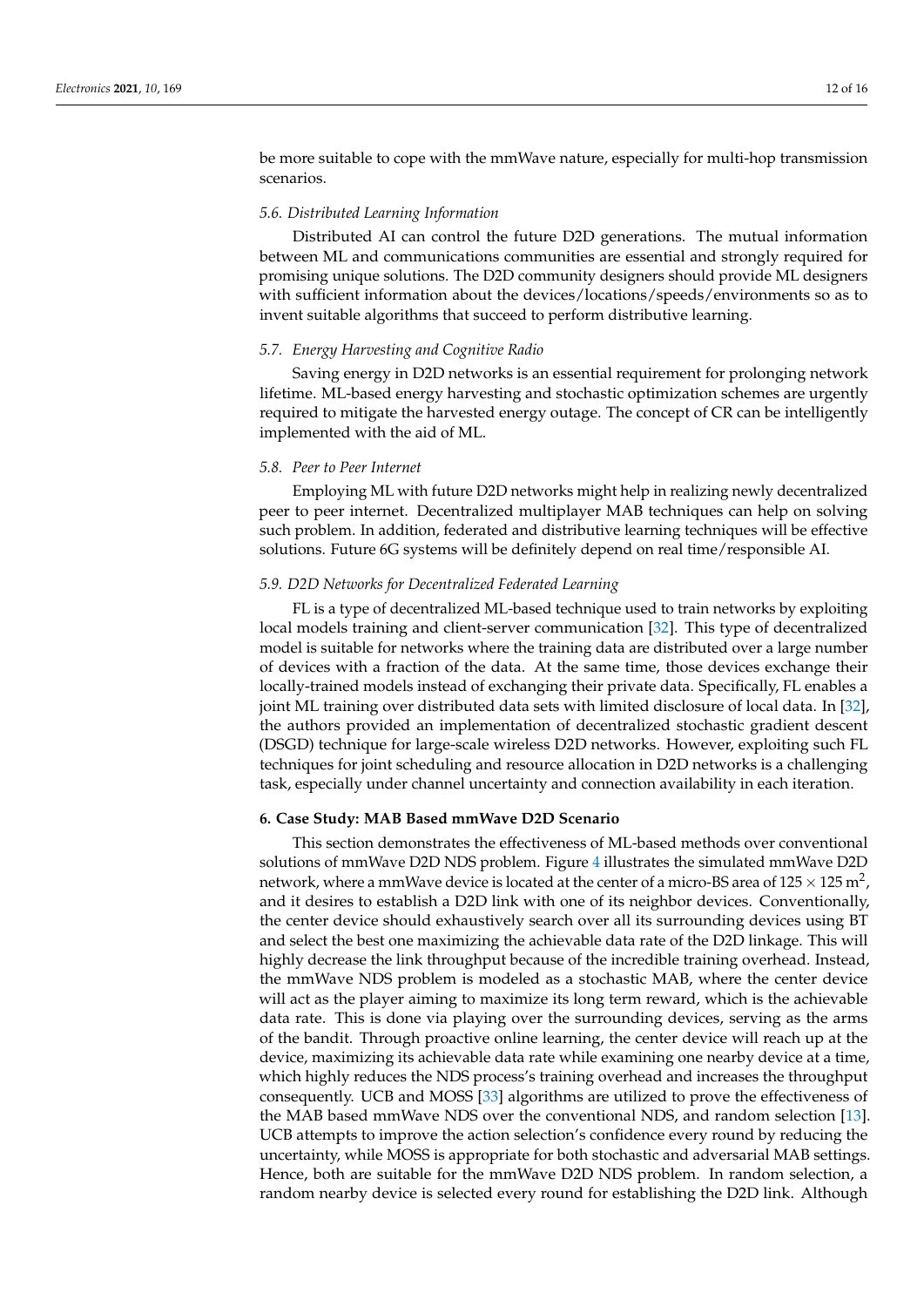it highly relaxes the NDS overhead, it results in a poor achievable data rate and low throughput. The UCB and MOSS algorithms are modified to select the best nearby device with maximum long-term data rate for constructing the D2D link. The mmWave channel model plus blocking formulations are given in details in [\[17\]](#page-14-16). Table [3](#page-12-1) summarizes the simulation parameters values utilized in this case study.

<span id="page-12-0"></span>

<span id="page-12-1"></span>**Figure 4.** Utilized mmWave D2D system model.

**Table 3.** Case study simulation parameters.

| Parameter                                                  | Value                         |  |
|------------------------------------------------------------|-------------------------------|--|
| Bandwidth, Data transmission time                          | 2.16 GHZ, 20 msec             |  |
| Beamform training time, and Data length                    | 0.28 msec, 1 Gbit             |  |
| Transmitted power, Half power beam width<br>for AOA        | 10 dBm and $20^{\circ}$       |  |
| LOS and NLOS pathloss exponents                            | 2.22 and 3.88                 |  |
| LOS and NLOS shadowing's standard deviation                | 10.3, 14.6                    |  |
| Blocking object thinning factor, Blocking<br>object radius | 1 and uniform $[0.3 - 0.6]$ m |  |
| <b>Noise</b>                                               | $-174 + 10log10(B) + 10$      |  |

Figure [5](#page-13-1) shows the average throughput comparisons using a separate number of distributed devices at no blocking and all the paths are line of sight (LOS). The proposed MAB based schemes show superior performance over either conventional (Conv) or random NDS methods. The average throughput is increased as we increase the number of devices due to the pros of MAB based algorithms that reduce the overhead, unlike traditional solutions. The conventional NDS method reduces the average throughput as the number of devices increases. Figure [6](#page-13-2) presents the average throughput against the percentage of NLOS availability for the compared algorithms. It is worth noting that MAB based solutions have superior performance even at high LOS blockage. The figure confirms the ML-based algorithms' advantage for solving the NDS problem in mmWave D2D considering harsh LOS blockage environment. One of the main challenges for MAB solutions is the convergence of the algorithm. In Figure [7,](#page-13-3) we study the convergence rate of the utilized MAB algorithms against the horizon where the optimal solution is added as an upper limit. It is clearly shown that the proposed MAB algorithms achieve a high convergence rate towards the optimal data rate obtained through exhaustively searching all available nearby devices. At  $t = 400$ , MOSS and UCB converge to 86%, 70% of the ideal average throughput, respectively.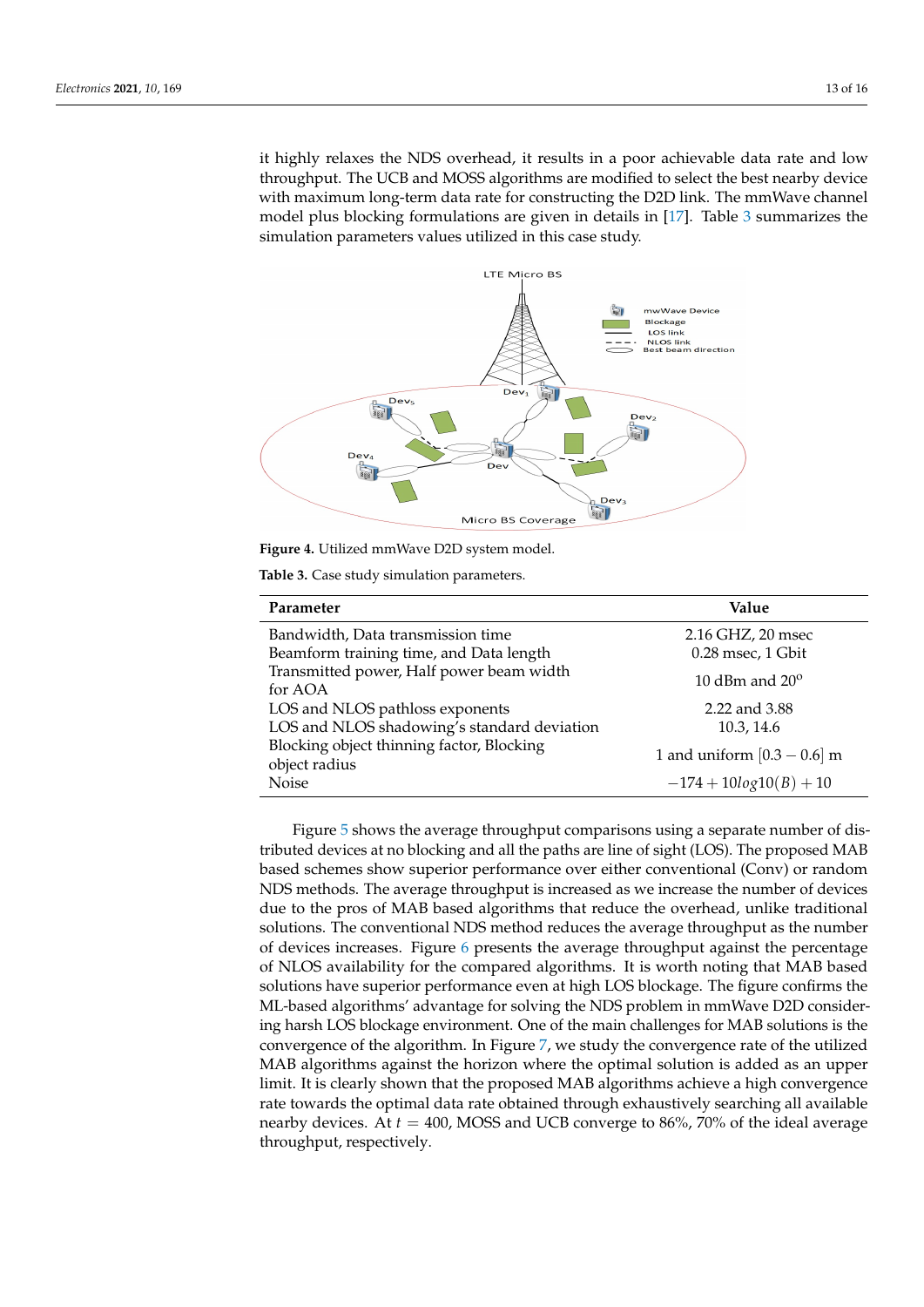<span id="page-13-1"></span>

**Figure 5.** Average Throughput comparisons at no blockage.

<span id="page-13-2"></span>

**Figure 6.** Average Throughput vs. NLOS availability for 60 Devices.

<span id="page-13-3"></span>

**Figure 7.** Upper confidence bound (UCB) and minimax optimal stochastic strategy (MOSS) convergence vs. horizon.

## <span id="page-13-0"></span>**7. Conclusions**

This paper has presented a general overview of the applicability of ML algorithms in the area of D2D networks. The above investigation has identified difficulties and challenges to be addressed by the community to establish practical ML-based solutions that support D2D in B5G and 6G systems. The scope of future research when ML meets D2D is broad.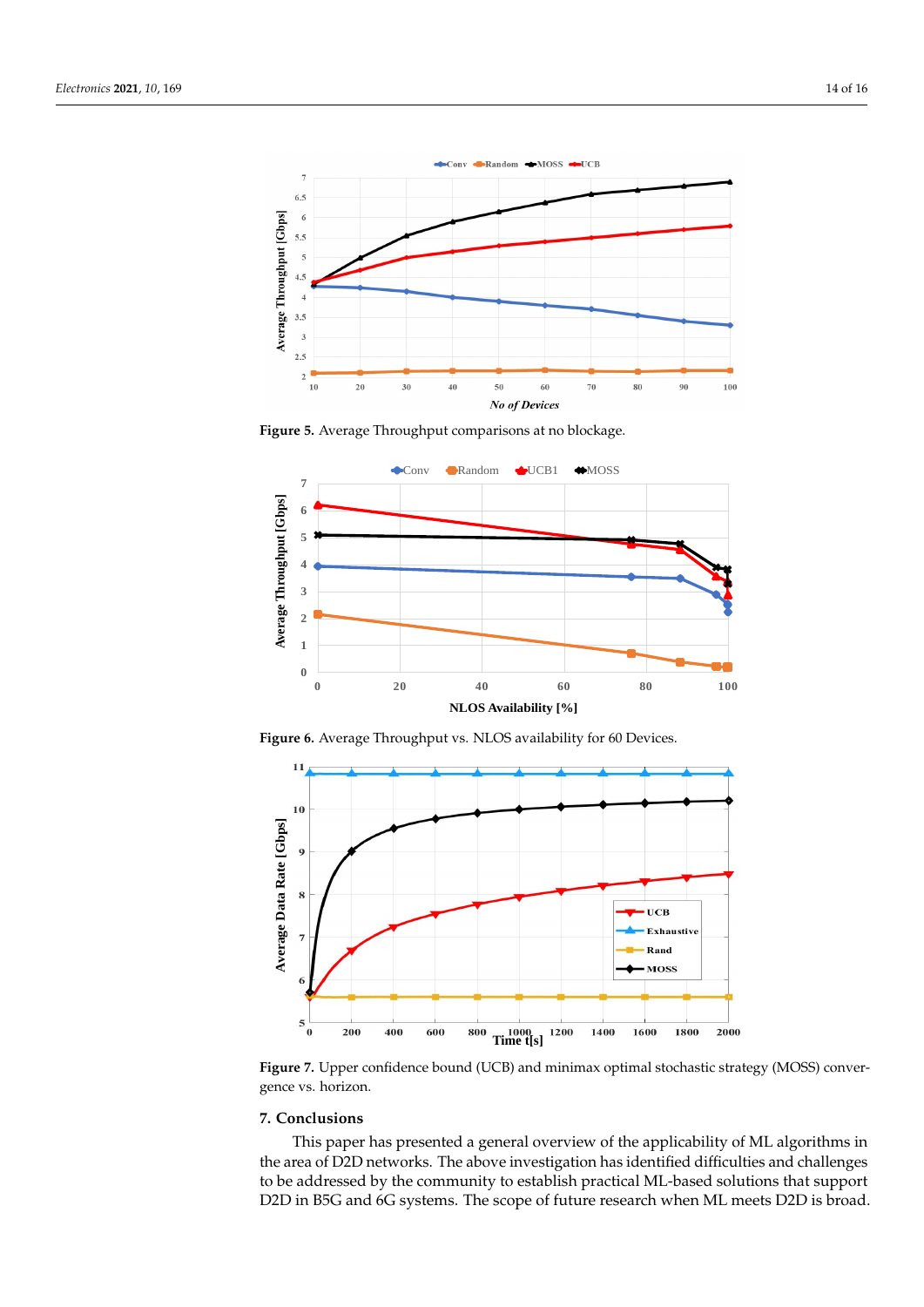<span id="page-14-31"></span>Hence, we introduced a few exciting and challenging research issues that worth additional investigations. Furthermore, we give a case study to emphasize the effectiveness of the MAB based techniques to solve the NDS problem in mmWave D2D communications over conventional solutions.

**Author Contributions:** All authors contributed equally in this paper. All authors have read and agreed to the published version of the manuscript.

**Funding:** This research was funded and supported by JSPS KAKENHI Grant Numbers JP19H04174, Japan.

**Conflicts of Interest:** The authors declare no conflict of interest.

## <span id="page-14-23"></span><span id="page-14-22"></span><span id="page-14-21"></span>**References**

- <span id="page-14-0"></span>1. Ansari, R.I.; Chrysostomou, C.; Hassan, S.A.; Guizani, M.; Mumtaz, S.; Rodriguez, J.; Rodrigues, J.J.P.C. 5G D2D Networks: Techniques, Challenges, and Future Prospects. *IEEE Syst. J.* **2018**, *12*, 3970–3984. [\[CrossRef\]](http://doi.org/10.1109/JSYST.2017.2773633)
- <span id="page-14-1"></span>2. Venugopal, K.; Valenti, M.C.; Heath, R.W. Device-to-Device Millimeter Wave Communications: Interference, Coverage, Rate, and Finite Topologies. *IEEE Transa. Wirel. Commun.* **2016**, *15*, 6175–6188. [\[CrossRef\]](http://dx.doi.org/10.1109/TWC.2016.2580510)
- <span id="page-14-24"></span><span id="page-14-2"></span>3. Xiao, M.; Mumtaz, S.; Huang, Y.; Dai, L.; Li, Y.; Matthaiou, M.; Karagiannidis, G.K.; Björnson, E.; Yang, K.; I, C.; et al. Millimeter Wave Communications for Future Mobile Networks. *IEEE J. Sel. Areas Commun.* **2017**, *35*, 1909–1935. [\[CrossRef\]](http://dx.doi.org/10.1109/JSAC.2017.2719924)
- <span id="page-14-25"></span><span id="page-14-3"></span>4. Mohamed, E.M.; Hashima, S.; Aldosary, A.; Hatano, K.; Abdelghany, M.A. Gateway Selection in Millimeter Wave UAV Wireless Networks Using Multi-Player Multi-Armed Bandit. *Sensors* **2020**, *20*, 3947. [\[CrossRef\]](http://dx.doi.org/10.3390/s20143947) [\[PubMed\]](http://www.ncbi.nlm.nih.gov/pubmed/32708559)
- <span id="page-14-26"></span><span id="page-14-4"></span>5. Lien, S.; Deng, D.; Lin, C.; Tsai, H.; Chen, T.; Guo, C.; Cheng, S. 3GPP NR Sidelink Transmissions Toward 5G V2X. *IEEE Access* **2020**, *8*, 35368–35382. [\[CrossRef\]](http://dx.doi.org/10.1109/ACCESS.2020.2973706)
- <span id="page-14-5"></span>6. Mohamed, E.M.; Abdelghany, M.A.; Zareei, M. An Efficient Paradigm for Multiband WiGig D2D Networks. *IEEE Access* **2019**, *7*, 70032–70045. [\[CrossRef\]](http://dx.doi.org/10.1109/ACCESS.2019.2918583)
- <span id="page-14-27"></span><span id="page-14-6"></span>7. Sreedevi, A.; Rama Rao, T. Reinforcement learning algorithm for 5G indoor Device-to-Device communications. *Trans. Emerg. Telecommun. Technol.* **2019**, *30*, e3670. [\[CrossRef\]](http://dx.doi.org/10.1002/ett.3670)
- <span id="page-14-28"></span><span id="page-14-7"></span>8. Ortiz, A.; Asadi, A.; Engelhardt, M.; Klein, A.; Hollick, M. CBMoS: Combinatorial Bandit Learning for Mode Selection and Resource Allocation in D2D Systems. *IEEE J. Sel. Areas Commun.* **2019**, *37*, 2225–2238. [\[CrossRef\]](http://dx.doi.org/10.1109/JSAC.2019.2933764)
- <span id="page-14-32"></span><span id="page-14-8"></span>9. Zaky, A.B.; Huang, J.Z.; Wu, K.; ElHalawany, B.M. Generative neural network based spectrum sharing using linear sum assignment problems. *China Commun.* **2020**, *17*, 14–29. [\[CrossRef\]](http://dx.doi.org/10.23919/JCC.2020.02.002)
- <span id="page-14-29"></span><span id="page-14-9"></span>10. Çatak, E.; Durak-Ata, L. An efficient transceiver design for superimposed waveforms with orthogonal polynomials. In Proceedings of the 2017 IEEE International Black Sea Conference on Communications and Networking (BlackSeaCom), Istanbul, Turkey, 5–8 June 2017; pp. 1–5. [\[CrossRef\]](http://dx.doi.org/10.1109/BlackSeaCom.2017.8277657)
- <span id="page-14-30"></span><span id="page-14-10"></span>11. Çatak, E.; Tekçe, F.; Dizdar, O.; Durak-Ata, L. Multi-user shared access in massive machine-type communication systems via superimposed waveforms. *Phys. Commun.* **2019**, *37*, 100896. [\[CrossRef\]](http://dx.doi.org/10.1016/j.phycom.2019.100896)
- <span id="page-14-11"></span>12. He, R.; Ding, Z. *Applications of Machine Learning in Wireless Communications*; IET: London, UK, 2019.
- <span id="page-14-12"></span>13. Burtini, G.; Loeppky, J.L.; Lawrence, R. A Survey of Online Experiment Design with the Stochastic Multi-Armed Bandit. *arXiv* **2015**, arXiv:1510.00757.
- <span id="page-14-13"></span>14. Ban, T.W.; Lee, W. A Deep Learning Based Transmission Algorithm for Mobile Device-to-Device Networks. *Electronics* **2019**, *8*, 1361, [\[CrossRef\]](http://dx.doi.org/10.3390/electronics8111361)
- <span id="page-14-14"></span>15. Huang, X.; Zeng, M.; Fan, J.; Fan, X.; Tang, X. A Full Duplex D2D Clustering Resource Allocation Scheme Based on a K-Means Algorithm. *Wirel. Commun. Mob. Comput.* **2018**, *2018*, 1–8. [\[CrossRef\]](http://dx.doi.org/10.1155/2018/1843083)
- <span id="page-14-15"></span>16. Long, Y.; Yamamoto, R.; Yamazaki, T.; Tanaka, Y. A Deep Learning Based Social-aware D2D Peer Discovery Mechanism. In Proceedings of the 2019 21st International Conference on Advanced Communication Technology (ICACT), PyeongChang, Korea, 17–20 Febuary 2019; pp. 91–97. [\[CrossRef\]](http://dx.doi.org/10.23919/ICACT.2019.8701911)
- <span id="page-14-16"></span>17. Hashima, S.; Hatano, K.; Takimoto, E.; Mahmoud Mohamed, E. Neighbor Discovery and Selection in Millimeter Wave D2D Networks Using Stochastic MAB. *IEEE Commun. Lett.* **2020**, *24*, 1840–1844. [\[CrossRef\]](http://dx.doi.org/10.1109/LCOMM.2020.2991535)
- <span id="page-14-17"></span>18. Hashima, S.; Mohamed, E.; Hatano, K. Minimax Optimal Stochastic Strategy (MOSS) for neighbor discovery and selection in Millimeter Wave D2D Networks. In Proceedings of the 23 rd International Symposium on Wireless Personal Multimedia Communications, Okayama, Japan, 19–26 October 2020.
- <span id="page-14-18"></span>19. Hashima, S.; Hatano, K.; Mohammed, E. Multiagent Multi-Armed Bandit Schemes for Gateway Selection in UAV Networks. In Proceedings of the 2020 IEEE Globecom Workshops (GC Wkshps), Taipei, Taiwan, 7–11 December 2020; pp. 1–6.
- <span id="page-14-19"></span>20. Fan, Z.; Gu, X.; Nie, S.; Chen, M. D2D power control based on supervised and unsupervised learning. In Proceedings of the 2017 3rd IEEE International Conference on Computer and Communications (ICCC), Chengdu, China, 13–16 December 2017; pp. 558–563. [\[CrossRef\]](http://dx.doi.org/10.1109/CompComm.2017.8322607)
- <span id="page-14-20"></span>21. Najla, M.; Gesbert, D.; Becvar, Z.; Mach, P. Machine Learning for Power Control in D2D Communication Based on Cellular Channel Gains. In Proceedings of the 2019 IEEE Globecom Workshops (GC Wkshps), Waikoloa, HI, USA, 9–13 December 2019; pp. 1–6. [\[CrossRef\]](http://dx.doi.org/10.1109/GCWkshps45667.2019.9024549)